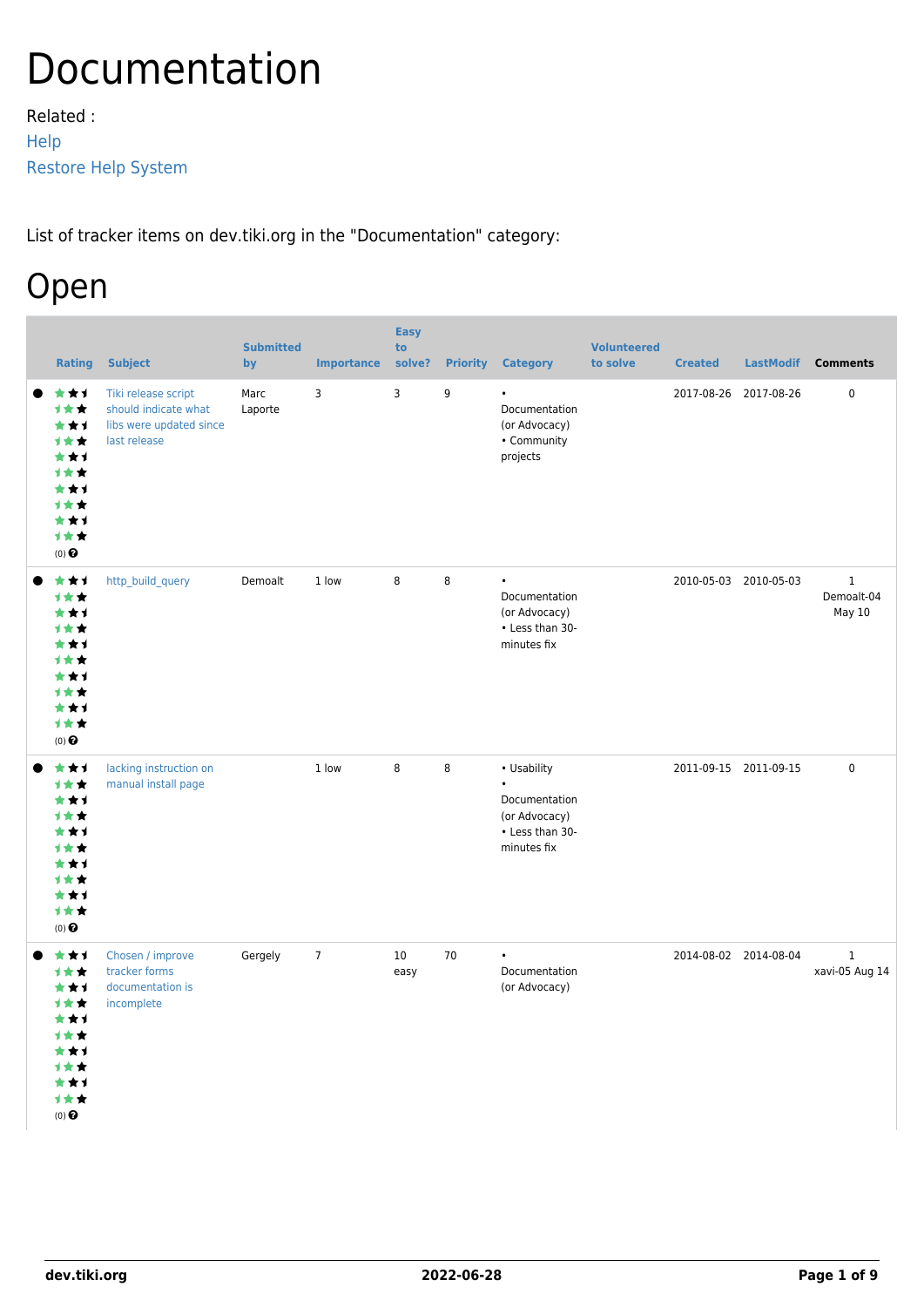| <b>Rating</b>                                                                                             | <b>Subject</b>                                                                                            | <b>Submitted</b><br>by               | <b>Importance</b> | <b>Easy</b><br>to<br>solve? | <b>Priority</b> | <b>Category</b>                                                                                                            | <b>Volunteered</b><br>to solve | <b>Created</b>        | <b>LastModif</b>      | <b>Comments</b>                      |
|-----------------------------------------------------------------------------------------------------------|-----------------------------------------------------------------------------------------------------------|--------------------------------------|-------------------|-----------------------------|-----------------|----------------------------------------------------------------------------------------------------------------------------|--------------------------------|-----------------------|-----------------------|--------------------------------------|
| ***<br>计女女<br>***<br><b>1**</b><br>***<br><b>1**</b><br>***<br><b>1**</b><br>***<br>1★★<br>$(0)$ $\Theta$ | Modules, "advanced<br>parameters" interaction<br>need clarification                                       | Bernard<br>Sfez / Tiki<br>Specialist | $7\overline{ }$   | 9                           | 63              | • Feature<br>request<br>$\bullet$<br>Documentation<br>(or Advocacy)                                                        |                                |                       | 2021-12-28 2021-12-30 | $\mathbf 0$                          |
| ***<br><b>1**</b><br>***<br><b>1**</b><br>***<br>1★★<br>***<br><b>1**</b><br>***<br>计女女<br>$(0)$ $\odot$  | Has anyone seen/tested<br>BobShop?                                                                        | hman                                 | 6                 | 10<br>easy                  | 60              | $\bullet$<br>Documentation<br>(or Advocacy)                                                                                |                                |                       | 2022-01-15 2022-02-04 | $\overline{2}$<br>hman-15 Jan<br>22  |
| ***<br>计女女<br>***<br><b>1**</b><br>***<br><b>1**</b><br>***<br><b>1**</b><br>***<br>计女女<br>$(0)$ $\odot$  | Add description of URL<br>tracker field options to<br>documentation                                       | hrsms                                |                   | 10<br>easy                  | 50              | $\bullet$<br>Documentation<br>(or Advocacy)                                                                                |                                | 2014-01-19 2014-01-19 |                       | $\overline{4}$<br>hrsms-22 Jan<br>14 |
| ***<br><b>1**</b><br>***<br><b>1**</b><br>***<br>计女女<br>***<br><b>1**</b><br>***<br>计女女<br>$(0)$ $\odot$  | Copyright and license<br>for *.tw.o site                                                                  | SEWilco                              | 9 high            |                             | 45              | • Usability<br>$\bullet$<br>Documentation<br>(or Advocacy)<br>• Dogfood on a<br>*.tiki.org site                            |                                |                       | 2009-02-04 2009-02-04 | $\mathbf{1}$<br>SEWilco-12<br>Feb 09 |
| ***<br>1**<br>***<br>1★★<br>***<br><b>1**</b><br>***<br><b>1**</b><br>***<br>计女女<br>$(0)$ $\odot$         | Admin, Security; Tips<br>and help links on the<br>Security admin panel<br>should be helpful               | Bernard<br>Sfez / Tiki<br>Specialist | 5                 | 9                           | 45              | • Feature<br>request<br>$\bullet$<br>Documentation<br>(or Advocacy)<br>• Developer<br>Training<br>• Easy for<br>Newbie Dev |                                |                       | 2022-02-06 2022-02-28 | 3<br>Bsfez-02 May<br>22              |
| ***<br><b>1**</b><br>***<br><b>1**</b><br>***<br>计女女<br>***<br><b>1**</b><br>***<br>计女女<br>$(0)$ $\odot$  | structures and printing<br>improvements for<br>doc.tw.o and any<br>documentation project<br>based on Tiki | Xavier de<br>Pedro                   | 8                 |                             | 40              | • Feature<br>request<br>$\bullet$<br>Documentation<br>(or Advocacy)<br>• Dogfood on a<br>*.tiki.org site                   |                                | 2007-07-02 2017-10-06 |                       | $\mathbf{1}$<br>xavi-13 Dec 08       |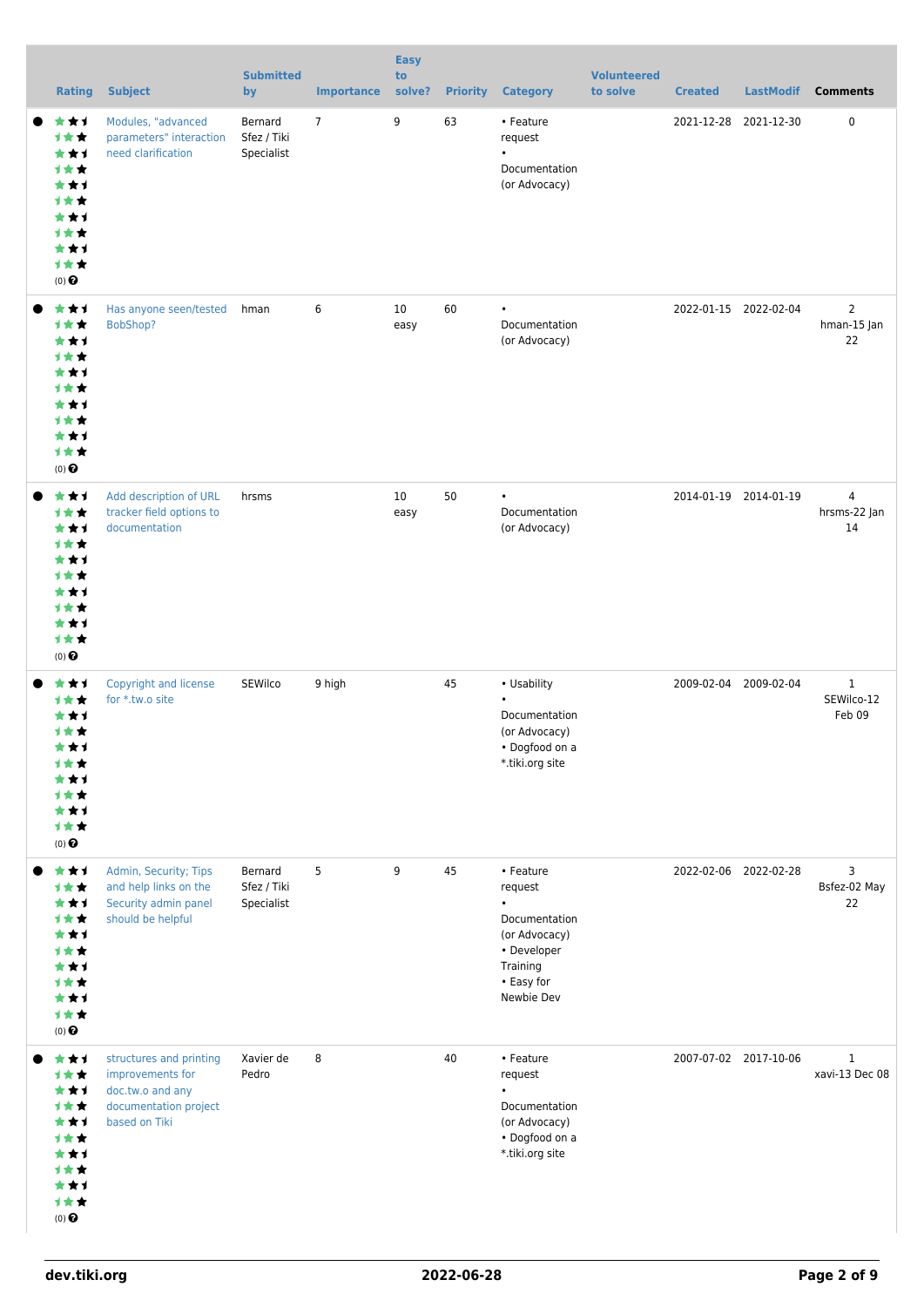| <b>Rating</b>                                                                                     | <b>Subject</b>                                                                                       | <b>Submitted</b><br>by               | <b>Importance</b> | <b>Easy</b><br>to<br>solve? | <b>Priority</b> | <b>Category</b>                                                                                 | <b>Volunteered</b><br>to solve | <b>Created</b>        | <b>LastModif</b> | <b>Comments</b>                      |
|---------------------------------------------------------------------------------------------------|------------------------------------------------------------------------------------------------------|--------------------------------------|-------------------|-----------------------------|-----------------|-------------------------------------------------------------------------------------------------|--------------------------------|-----------------------|------------------|--------------------------------------|
| ***<br>1★★<br>***<br>1★★<br>***<br><b>1**</b><br>***<br><b>1**</b><br>***<br>1★★<br>$(0)$ $\odot$ | Finish adding links to<br>trackers from feature<br>list                                              | Marc<br>Laporte                      | 8                 | 5                           | 40              | $\bullet$<br>Documentation<br>(or Advocacy)<br>• Less than 30-<br>minutes fix                   | Marc Laporte                   | 2007-01-05 2013-10-28 |                  | $\mathbf 0$                          |
| ***<br>1★★<br>***<br>计女女<br>***<br><b>1**</b><br>***<br>计女女<br>***<br>1★★<br>$(0)$ $\odot$        | Error on Chrome                                                                                      | Hans.Reil                            | $\overline{7}$    |                             | 35              | • Usability<br>$\bullet$<br>Documentation<br>(or Advocacy)<br>• Dogfood on a<br>*.tiki.org site |                                | 2011-05-24 2011-05-24 |                  | $\mathbf 0$                          |
| ***<br>1★★<br>***<br><b>1**</b><br>***<br><b>1**</b><br>***<br>计女女<br>***<br>1★★<br>$(0)$ $\odot$ | doc.t.o/tiki-listpages.php<br>truncated on page 10                                                   | WizarDave                            | 5                 | $\overline{7}$              | 35              | $\bullet$<br>Documentation<br>(or Advocacy)                                                     |                                | 2016-09-21 2017-01-09 |                  | $\mathbf 0$                          |
| ***<br>计女女<br>***<br>计女女<br>***<br>计女女<br>***<br><b>1**</b><br>***<br>计女女<br>$(0)$ $\odot$        | Recording missing:<br>Webinar 2014 03 lost<br>link with the video at<br>tiki.bigbluebutton.org       | Bernard<br>Sfez / Tiki<br>Specialist | 5                 | $\overline{7}$              | 35              | $\bullet$<br>Documentation<br>(or Advocacy)<br>• Dogfood on a<br>*.tiki.org site                |                                | 2022-02-15 2022-02-15 |                  | $\overline{2}$<br>Bsfez-15 Feb<br>22 |
| ***<br>1★★<br>***<br><b>1**</b><br>***<br>计女女<br>***<br><b>1**</b><br>***<br>计女女<br>$(0)$ $\odot$ | Labels self as unusable:<br>"Please do not use this<br>feature to upload data<br>into the database." | SEWilco                              | 6                 |                             | 30              | $\cdot$ Error<br>• Usability<br>$\bullet$<br>Documentation<br>(or Advocacy)                     |                                | 2008-07-31 2009-09-10 |                  | 0                                    |
| ***<br>计女女<br>***<br>1★★<br>***<br>计女女<br>***<br>计女女<br>***<br>计女女<br>$(0)$ $\odot$               | <b>LDAP</b> authentification<br>sur LD                                                               | spittt                               | 6                 |                             | 30              | • Error<br>Documentation<br>(or Advocacy)                                                       |                                | 2009-01-27 2014-09-30 |                  | $\mathbf{1}$<br>Jyhem-09 Jun<br>17   |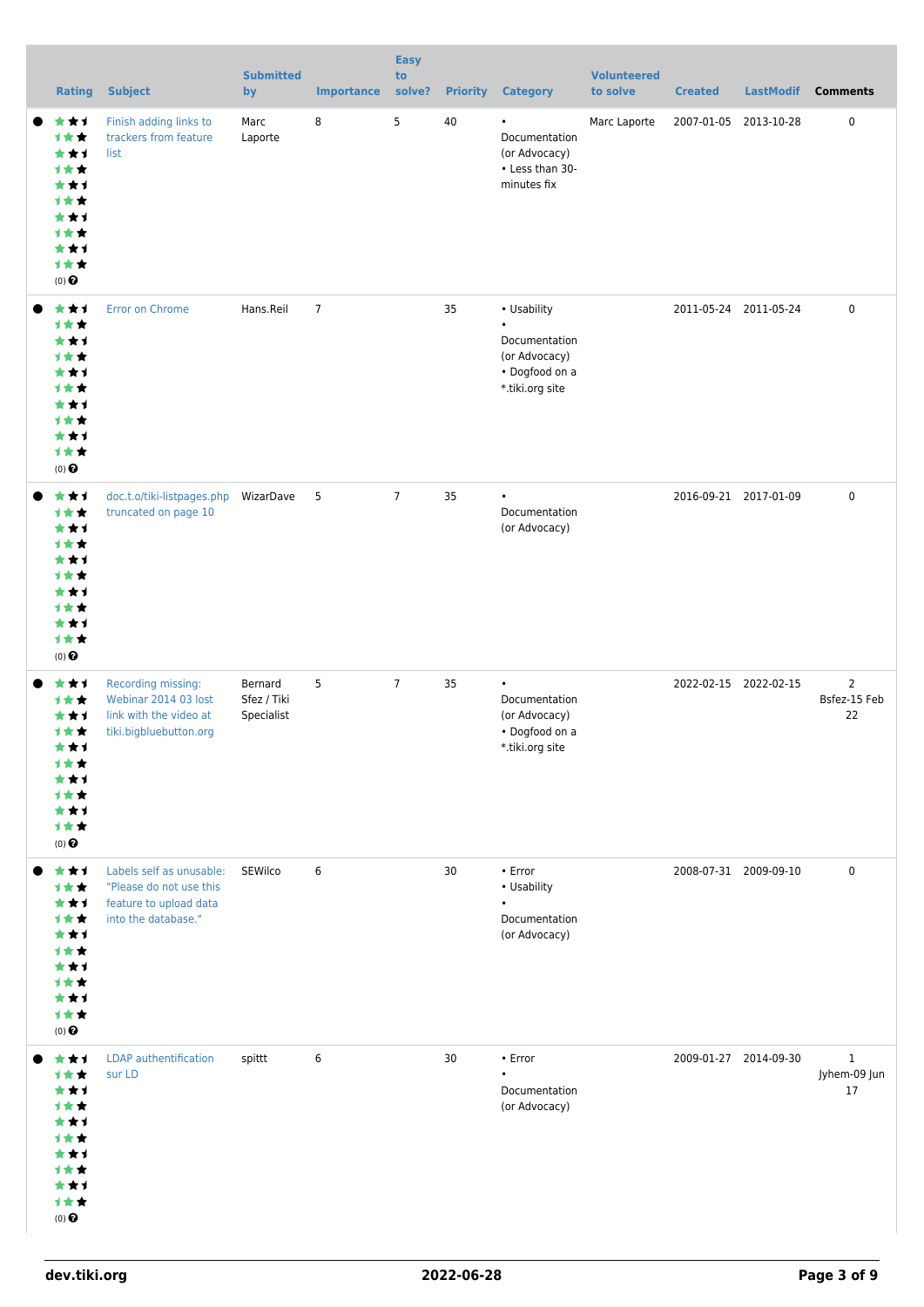| <b>Rating</b>                                                                                                                  | <b>Subject</b>                                                                                                   | <b>Submitted</b><br>by | <b>Importance</b> | <b>Easy</b><br>to<br>solve? | <b>Priority</b> | <b>Category</b>                                                                                                                                                               | <b>Volunteered</b><br>to solve | <b>Created</b>        | <b>LastModif</b> | <b>Comments</b>                          |
|--------------------------------------------------------------------------------------------------------------------------------|------------------------------------------------------------------------------------------------------------------|------------------------|-------------------|-----------------------------|-----------------|-------------------------------------------------------------------------------------------------------------------------------------------------------------------------------|--------------------------------|-----------------------|------------------|------------------------------------------|
| ***<br>1★★<br>***<br><b>1**</b><br>***<br><b>1**</b><br>***<br><b>1**</b><br>***<br>1★★<br>(0)                                 | After an upgrade (7.2 to<br>8.1 and 8.3 or 8.x RC<br>8.4) the admin can't<br>login anymore in some<br>situations | Bernard<br>TREMBLAY    | 9 high            | 3                           | 27              | • Error<br>• Usability<br>$\bullet$<br>Documentation<br>(or Advocacy)<br>• Consistency<br>• Conflict of<br>two features<br>(each works<br>well<br>independently)              | Bernard<br>TREMBLAY            | 2012-02-18 2012-02-18 |                  | 0                                        |
| ***<br>计女女<br>***<br><b>1**</b><br>***<br><b>1**</b><br>***<br><b>1**</b><br>***<br>1★★<br>$(0)$ <sup><math>\odot</math></sup> | Dead Video Links and<br>Errors - e.g., Videos Not<br>Accessible                                                  | dude                   | 5                 |                             | 25              | $\bullet$<br>Documentation<br>(or Advocacy)                                                                                                                                   |                                | 2008-12-04 2008-12-04 |                  | $\mathbf{1}$<br>marclaporte-28<br>Sep 12 |
| ***<br><b>1**</b><br>***<br><b>1**</b><br>***<br>计女女<br>***<br><b>1**</b><br>***<br>1★★<br>$(0)$ <sup><math>\odot</math></sup> | Structures do not work<br>with Staging                                                                           | thebookdoc 5           |                   |                             | 25              | • Usability<br>• Support<br>request<br>$\bullet$<br>Documentation<br>(or Advocacy)<br>• Consistency<br>• Conflict of<br>two features<br>(each works<br>well<br>independently) |                                | 2009-03-18 2010-12-24 |                  | 0                                        |
| ***<br>1 * *<br>***<br>1★★<br>★★1<br>计女女<br>***<br>计女女<br>***<br>计女女<br>$(0)$ $\odot$                                          | Instant validation of<br>username selection (Not<br>using special<br>characters, email as<br>username, etc.)     |                        | 5                 |                             | 25              | • Feature<br>request<br>$\bullet$<br>Documentation<br>(or Advocacy)                                                                                                           |                                | 2009-07-14 2009-07-14 |                  | 0                                        |

#### « 1 (current)

- [2](https://dev.tiki.org/tiki-print.php?page=Documentation&tr_offset1=20)
- [3](https://dev.tiki.org/tiki-print.php?page=Documentation&tr_offset1=40)
- [»](https://dev.tiki.org/tiki-print.php?page=Documentation&tr_offset1=20)

# Pending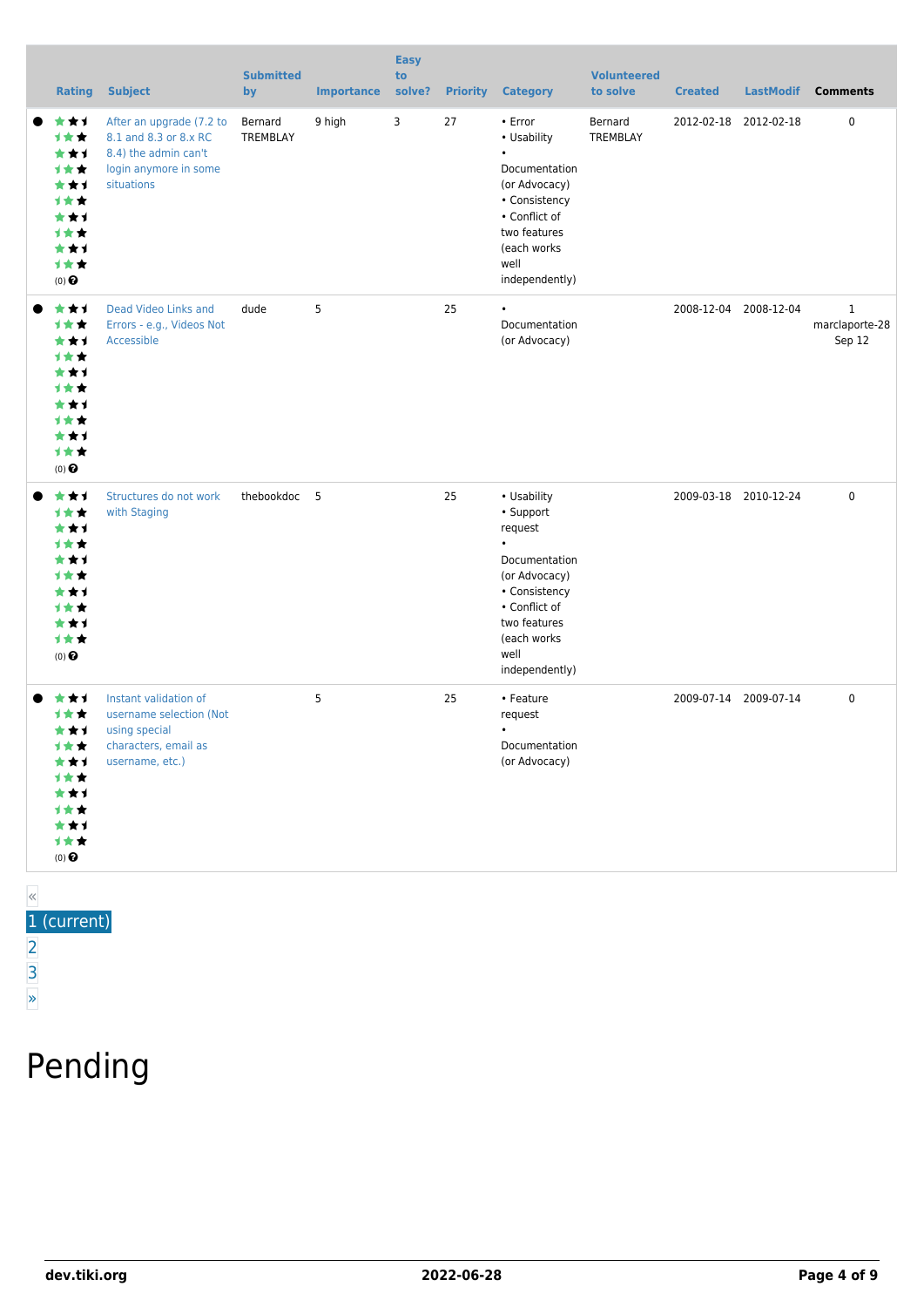|             | <b>Rating</b>                                                                                                   | <b>Subject</b>                                                                                                                 | <b>Submitted</b><br>$bv$ | <b>Importance</b> | <b>Easy</b><br>to<br>solve? |    | <b>Priority Category</b>                                     | <b>Volunteered</b><br>to solve | <b>Created</b> | <b>LastModif</b>      | <b>Comments</b>           |
|-------------|-----------------------------------------------------------------------------------------------------------------|--------------------------------------------------------------------------------------------------------------------------------|--------------------------|-------------------|-----------------------------|----|--------------------------------------------------------------|--------------------------------|----------------|-----------------------|---------------------------|
| $\mathbf o$ | 女女子<br>1★★<br>***<br><b>1**</b><br>***<br><b>1**</b><br>***<br><b>1**</b><br>***<br>1★★<br>$(0)$ $\odot$        | Tikiwiki 1.10<br>does not<br>return<br>multiple<br>search<br>pages                                                             | beginej                  | 6                 |                             | 30 | $\cdot$ Error<br>$\bullet$<br>Documentation<br>(or Advocacy) |                                | 2008-08-14     | 2008-08-14            | 0                         |
| $\bullet$   | 大女子<br>1★★<br>***<br>1★★<br>***<br><b>1**</b><br>***<br><b>1**</b><br>***<br>1★★<br>$(0)$ $\odot$               | Running<br>upgrade<br>from $1.9.x$<br>to $2.x$<br>requires<br>being<br>logged into<br>the app<br>before<br>starting<br>process | Steve                    | $\overline{4}$    |                             | 20 | • Usability<br>$\bullet$<br>Documentation<br>(or Advocacy)   |                                |                | 2008-08-07 2008-08-07 | $\mathbf 0$               |
| $\mathbf o$ | 女女子<br>→★★<br>***<br><b>1**</b><br>***<br><b>1**</b><br>***<br><b>1**</b><br>***<br><b>1**</b><br>$(0)$ $\odot$ | "This<br>Gallery is<br>Public:" not<br>documented                                                                              | SEWilco                  | 3                 |                             | 15 | $\bullet$<br>Documentation<br>(or Advocacy)                  |                                | 2008-08-19     | 2008-08-19            | 1<br>ademoor-24<br>Nov 08 |

### Closed

|                   | <b>Rating</b>                                                                        | <b>Subject</b>                                                                                               | <b>Submitted</b><br>by | <b>Importance</b> | <b>Easy</b><br>to<br>solve? | <b>Priority</b> | <b>Category</b>                             | <b>Volunteered</b><br>to solve | <b>Created</b> | <b>LastModif</b> | <b>Comments</b> |
|-------------------|--------------------------------------------------------------------------------------|--------------------------------------------------------------------------------------------------------------|------------------------|-------------------|-----------------------------|-----------------|---------------------------------------------|--------------------------------|----------------|------------------|-----------------|
| $\mathbf{\Omega}$ | ***<br>1女女:<br>***<br>1★★<br>***<br>1★★<br>***<br>计女女<br>***<br>计女女<br>$(1)$ $\odot$ | Show Instance to<br>show all bugs I<br>find for 13 when<br>it makes sense<br>to show in the<br>same instance | Torsten<br>Fabricius   | 10 high           |                             | 50              | $\bullet$<br>Documentation<br>(or Advocacy) |                                | 2014-01-12     | 2015-05-16       | 0               |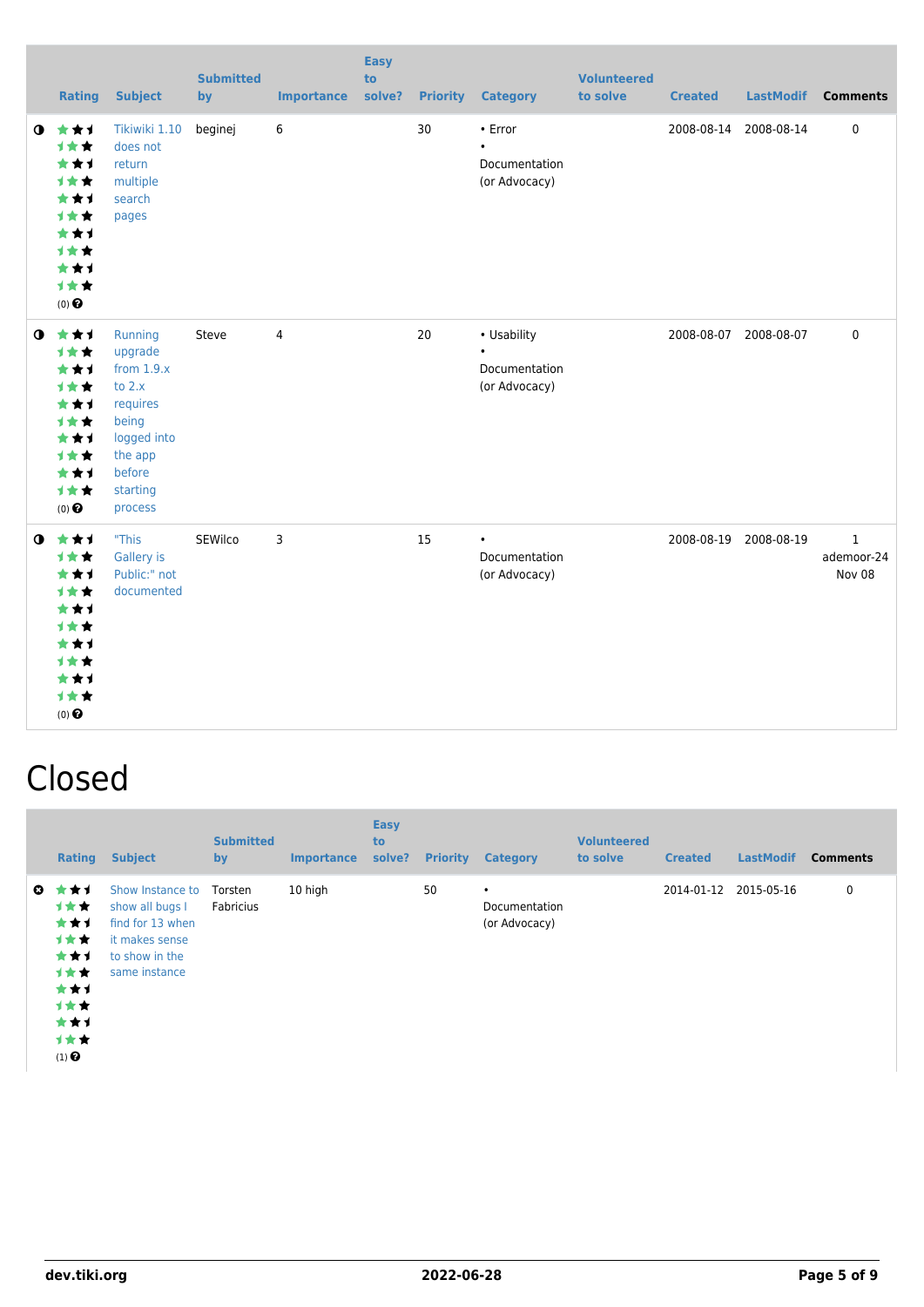|                       | <b>Rating</b>                                                                                                   | <b>Subject</b>                                                                                  | <b>Submitted</b><br>by | <b>Importance</b> | <b>Easy</b><br>to<br>solve? |    | <b>Priority Category</b>                                                                                                          | <b>Volunteered</b><br>to solve | <b>Created</b> | <b>LastModif</b>      | <b>Comments</b>                          |
|-----------------------|-----------------------------------------------------------------------------------------------------------------|-------------------------------------------------------------------------------------------------|------------------------|-------------------|-----------------------------|----|-----------------------------------------------------------------------------------------------------------------------------------|--------------------------------|----------------|-----------------------|------------------------------------------|
| $\boldsymbol{\Theta}$ | ***<br>1★★<br>***<br><b>1**</b><br>***<br><b>1**</b><br>***<br><b>1**</b><br>***<br>才女女<br>$(0)$ $\odot$        | PluginTrackerList<br>not working?                                                               | Ragnvald<br>Larsen     | 1 low             |                             | 5  | $\bullet$<br>Documentation<br>(or Advocacy)                                                                                       | Ragnvald<br>Larsen             | 2008-10-08     | 2017-06-18            | 0                                        |
| $\boldsymbol{\Theta}$ | ***<br><b>1**</b><br>***<br><b>1**</b><br>***<br><b>1**</b><br>***<br><b>1**</b><br>***<br>才女女<br>$(0)$ $\odot$ | Make this<br>tracker's fields<br>available to the<br>community!                                 | Ralph<br>Bolton        | 1 low             |                             | 5  | • Feature<br>request<br>Documentation<br>(or Advocacy)                                                                            | Marc Laporte                   |                | 2005-05-27 2005-05-30 | 3<br>marclaporte-30<br>May 05            |
| $\boldsymbol{\omega}$ | ***<br><b>1★★</b><br>***<br>才女女<br>★★1<br><b>1**</b><br>***<br><b>1**</b><br>***<br>计女女<br>$(0)$ $\odot$        | <b>Please Note:</b><br>Dogfood notice<br>Enough already<br>please                               | steward                | 1 low             |                             | 5  | • Usability<br>$\bullet$<br>Documentation<br>(or Advocacy)<br>• Dogfood on a<br>*.tiki.org site<br>• Less than 30-<br>minutes fix |                                |                | 2010-10-25 2010-10-28 | $\mathbf{1}$<br>steward-28 Oct<br>10     |
| Ø                     | ***<br>计女女<br>***<br>计女女<br>***<br>计女女<br>***<br>计女女<br>***<br>计女女<br>$(0)$ $\odot$                             | Help system:<br>upgrade script<br>should update to<br>new destination<br>on<br>doc.tikiwiki.org | Marc<br>Laporte        | 6                 | 8                           | 48 | $\bullet$<br>Documentation<br>(or Advocacy)<br>• Less than 30-<br>minutes fix                                                     | Marc Laporte                   |                | 2007-06-12 2010-01-18 | $\mathbf{1}$<br>marclaporte-01<br>Aug 07 |
| $\boldsymbol{\Theta}$ | 大大士<br>计女女<br>***<br>才女女<br>★★1<br>计女女<br>★★1<br>1★★<br>***<br>计女女<br>$(0)$ $\bigodot$                          | <b>Help System</b><br>Link on<br>Admin::General<br>goes to useless<br>page                      | dthacker               | 9 high            |                             | 45 | • Usability<br>Documentation<br>(or Advocacy)                                                                                     | dthacker                       |                | 2007-06-13 2007-12-31 | $\mathbf{1}$<br>marclaporte-13<br>Jun 07 |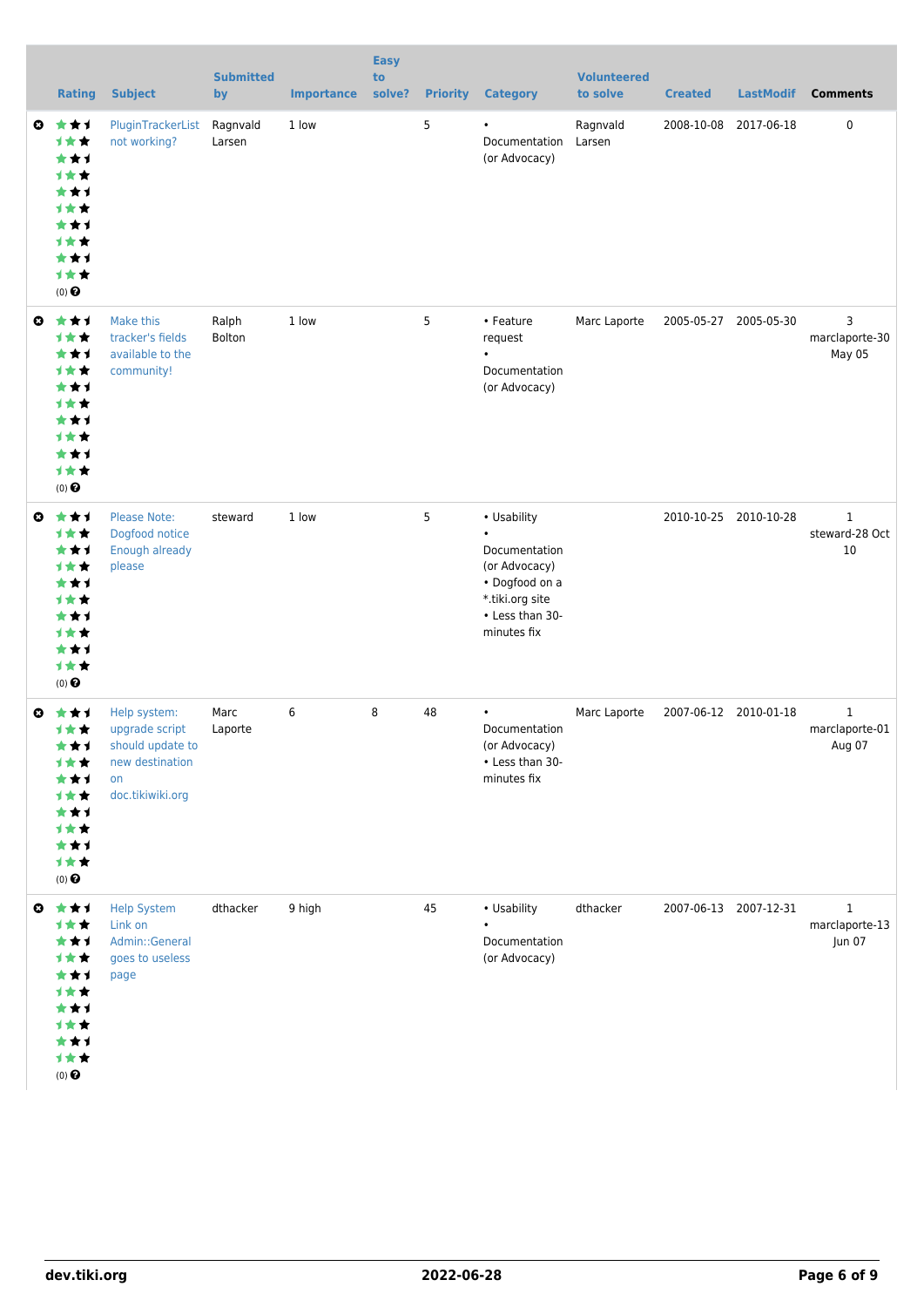| <b>Rating</b>                                                                                                                                  | <b>Subject</b>                                                   | <b>Submitted</b><br>by | <b>Importance</b> | <b>Easy</b><br>to<br>solve? | <b>Priority</b> | <b>Category</b>                                                                                                                     | <b>Volunteered</b><br>to solve | <b>Created</b>        | <b>LastModif</b>      | <b>Comments</b>                            |
|------------------------------------------------------------------------------------------------------------------------------------------------|------------------------------------------------------------------|------------------------|-------------------|-----------------------------|-----------------|-------------------------------------------------------------------------------------------------------------------------------------|--------------------------------|-----------------------|-----------------------|--------------------------------------------|
| $\boldsymbol{\omega}$<br>***<br><b>1**</b><br>***<br><b>1**</b><br>*1<br>*<br><b>1**</b><br>* 1<br><b>1 * *</b><br>***<br>1★★<br>$(0)$ $\odot$ | Wiki page name<br><b>Alias</b>                                   | Marc<br>Laporte        | 9 high            |                             | 45              | • Usability<br>• Feature<br>request<br>$\bullet$<br>Documentation<br>(or Advocacy)<br>• Dogfood on a<br>*.tiki.org site             | Louis-Philippe<br>Huberdeau    | 2008-01-17            | 2011-10-09            | $\overline{2}$<br>elukac-08 Dec<br>08      |
| ***<br>Ø<br><b>1**</b><br>***<br><b>1**</b><br>*1<br>*<br><b>1**</b><br>***<br><b>1 * *</b><br>***<br>计女女<br>$(0)$ $\odot$                     | <b>Wishlist from</b><br><b>Admin Interface</b>                   | morrighu               | 9 high            |                             | 45              | • Feature<br>request<br>Documentation<br>(or Advocacy)<br>• Community<br>projects                                                   | Nelson Ko                      | 2008-04-20 2010-01-13 |                       | $\overline{2}$<br>morrighu-23<br>Apr 08    |
| €<br>***<br><b>1★★</b><br>***<br><b>1**</b><br>★★1<br><b>1**</b><br>***<br><b>1**</b><br>***<br>1★★<br>$(0)$ $\odot$                           | Is that possible<br>for upgrading<br>from RC4 to<br>release 2.0? | jianl                  | 9 high            |                             | 45              | • Support<br>request<br>$\bullet$<br>Documentation<br>(or Advocacy)                                                                 |                                | 2008-08-08            | 2008-08-13            | $\mathbf 0$                                |
| ***<br>Ø<br>计女女<br>★★↑<br><b>1**</b><br>***<br><b>1**</b><br>***<br><b>1**</b><br>***<br>计女女<br>$(0)$ $\odot$                                  | <b>Incorrect URLs</b><br>on IIS installs in<br>document root     | thebookdoc             | 9 high            |                             | 45              | • Error<br>• Usability<br>• Patch<br>• Support<br>request<br>Documentation<br>(or Advocacy)<br>• Consistency                        | Philippe<br>Cloutier           | 2009-01-06            | 2010-05-15            | 6<br>AJStevens-16<br>Dec 09                |
| €<br>***<br>计女女<br>*1<br>*<br>1 * *<br>*1<br><b>1**</b><br>*1<br><b>1**</b><br>★★1<br>计女女<br>$(0)$ $\Theta$                                    | doc.tw.o needs<br>to be far more<br>open to edits                | homunq                 | 8                 |                             | 40              | • Feature<br>request<br>$\bullet$<br>Documentation<br>(or Advocacy)<br>• Community<br>projects<br>• Dogfood on a<br>*.tiki.org site | homunq                         |                       | 2007-04-12 2007-05-06 | $\overline{2}$<br>marclaporte-06<br>May 07 |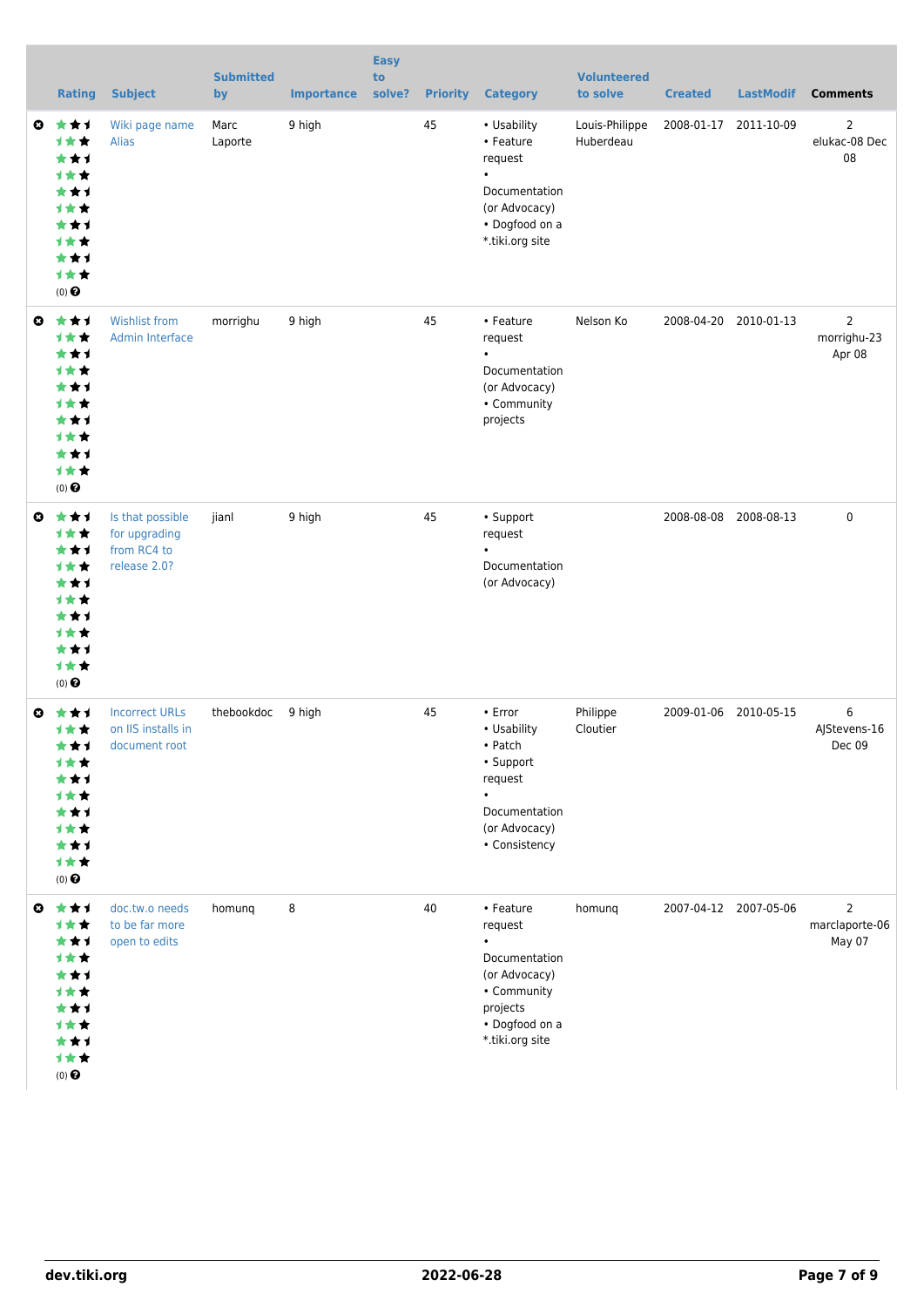|              | <b>Rating</b>                                                                                                   | <b>Subject</b>                                                                                                    | <b>Submitted</b><br>by | <b>Importance</b> | <b>Easy</b><br>to<br>solve? |    | <b>Priority Category</b>                                              | <b>Volunteered</b><br>to solve | <b>Created</b> | <b>LastModif</b>      | <b>Comments</b>                          |
|--------------|-----------------------------------------------------------------------------------------------------------------|-------------------------------------------------------------------------------------------------------------------|------------------------|-------------------|-----------------------------|----|-----------------------------------------------------------------------|--------------------------------|----------------|-----------------------|------------------------------------------|
| $\mathbf{o}$ | 大女子<br>计女女<br>***<br><b>1**</b><br>***<br><b>1**</b><br>***<br><b>1**</b><br>★★1<br>计女女<br>$(0)$ $\odot$        | <b>Return Help</b><br>System to<br><b>Features Admin</b><br>Page, enable by<br>default                            | dthacker               | 8                 |                             | 40 | • Usability<br>• Feature<br>request<br>Documentation<br>(or Advocacy) |                                |                | 2007-06-13 2009-04-23 | 3<br>koth-18 Jun 07                      |
| €            | ***<br><b>1★★</b><br>★★↑<br><b>1**</b><br>***<br><b>1**</b><br>***<br><b>1**</b><br>***<br>1★★<br>$(0)$ $\odot$ | Mini-Calendar<br>link from<br>features page<br>goes to useless<br>page                                            | dthacker               | 8                 |                             | 40 | $\bullet$<br>Documentation<br>(or Advocacy)                           | dthacker                       |                | 2007-06-13 2009-04-22 | $\mathbf{1}$<br>marclaporte-13<br>Jun 07 |
| $\bullet$    | ***<br><b>1★★</b><br>★★1<br>1★★<br>***<br><b>1**</b><br>★★1<br><b>1**</b><br>***<br>1★★<br>$(0)$ $\odot$        | Tiki trackers for<br>issue tracker /<br>help desk -><br>customer<br>support requests<br>(requests are<br>private) | Marc<br>Laporte        | 8                 |                             | 40 | • Feature<br>request<br>Documentation<br>(or Advocacy)                |                                |                | 2007-08-12 2021-10-28 | $\mathbf{1}$<br>Bsfez-28 Oct<br>21       |
| Ø            | ***<br>计女女<br>***<br>计女女<br>***<br>计女女<br>***<br>1★★<br>***<br>计女女<br>$(0)$ $\odot$                             | Help URL's built<br>incorrectly on<br>tiki_admin.php<br>pages                                                     | dthacker               | 8                 |                             | 40 | • Error<br>$\bullet$<br>Documentation<br>(or Advocacy)                | dthacker                       |                | 2008-03-03 2008-03-26 | 0                                        |
| ◎            | 女女士<br>计女女<br>***<br>计女女<br>***<br>才女女<br>★★1<br>计女女<br>***<br>计女女<br>(0) $\pmb{\Theta}$                        | Adding some<br>examples in<br>htaccess                                                                            | Marc<br>Laporte        | 5                 | 8                           | 40 | Documentation<br>(or Advocacy)<br>• Less than 30-<br>minutes fix      |                                |                | 2008-03-08 2010-12-26 | 3<br>marclaporte-29<br>Mar 10            |